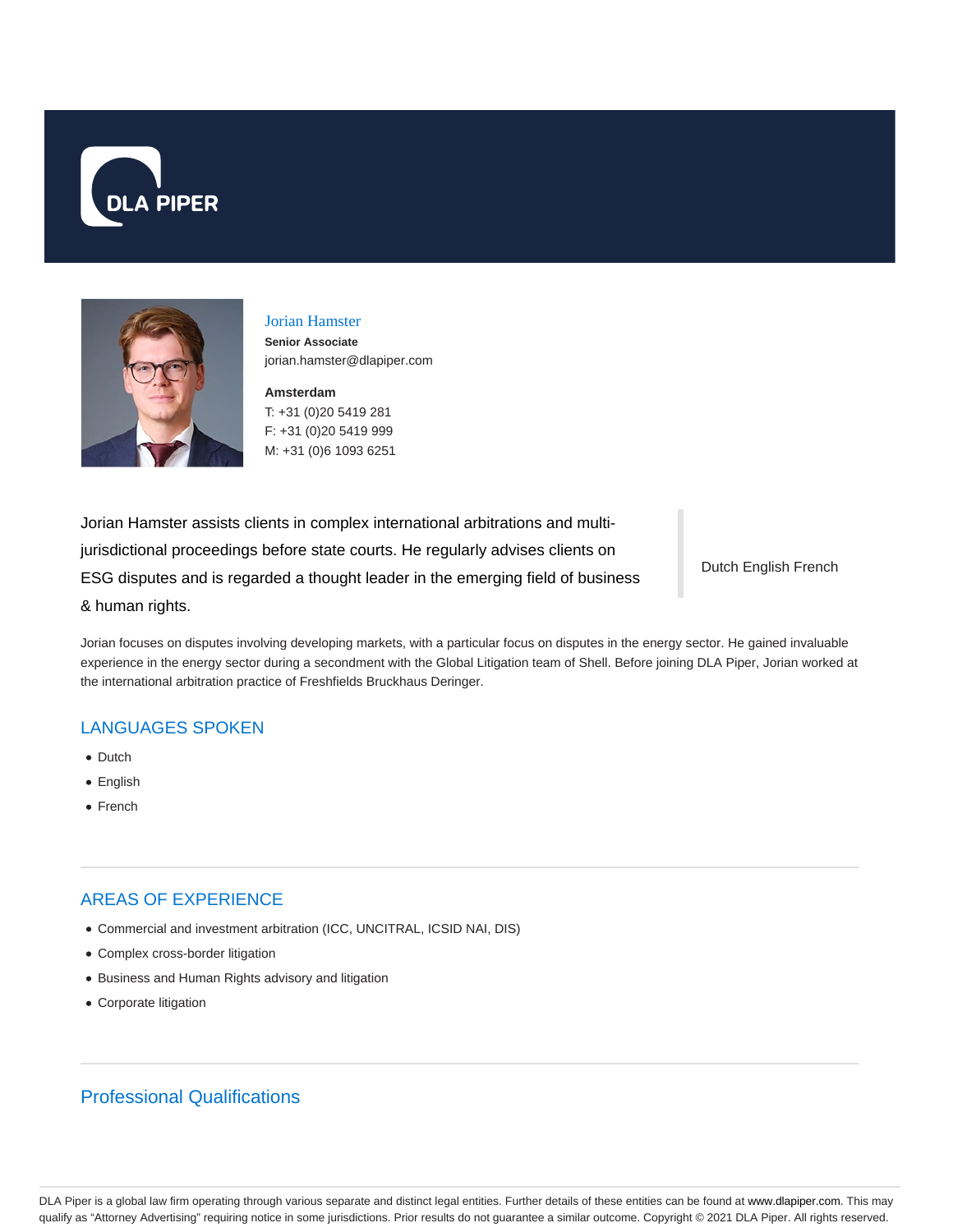Advocaat admitted with the Nederlandse Orde van Advocaten

### Prior Experience

Before joining DLA Piper, Jorian worked at an international law firm in the international arbitration practice.

### **Education**

- University of California, Berkeley, certificate in sustainable capitalism and ESG (2021)
- University of Amsterdam, LLM in International and European Law (cum laude), 2014
- University of Amsterdam, LLM in administrative and constitutional law, 2014
- University of Amsterdam, MA in Middle Eastern Studies, 2014
- Université Paris-1 Panthéon-Sorbonne, droit international et droit de commerce, 2012

### INSIGHTS

### **Publications**

**European Commission proposal for the Corporate Sustainability Due Diligence Directive**

### 24 February 2022

Yesterday, the European Commission finally released its long-awaited proposal for the Corporate Sustainability Due Diligence Directive, that would require companies to carry out due diligence across their value chain, as well as embed sustainability and human rights considerations into their business strategy, decisions and oversight.

**Dutch government moves ahead with human rights due diligence legislation**

### 10 December 2021

The Dutch government has started working on a national human rights due diligence legislation, to be implemented swiftly. This article considers likely key aspects of the Dutch law and how businesses can prepare.

**UN human rights bodies unequivocally confirm link between climate change, a healthy environment and human rights**

#### 23 November 2021

Climate change has been on the agenda of the various UN Human Rights mechanisms, namely the Human Rights Council and special procedures, for over a decade.

**ESG Talks - Michiel Coenraads and Jorian Hamster about ESG litigation**

#### 21 September 2021

### ESG Talks

In episode 5 of our ESG Talks, Michiel Coenraads and Jorian Hamster from DLA Piper, experts in the field of International Disputes, talk about ESG litigation with Harm Edens.